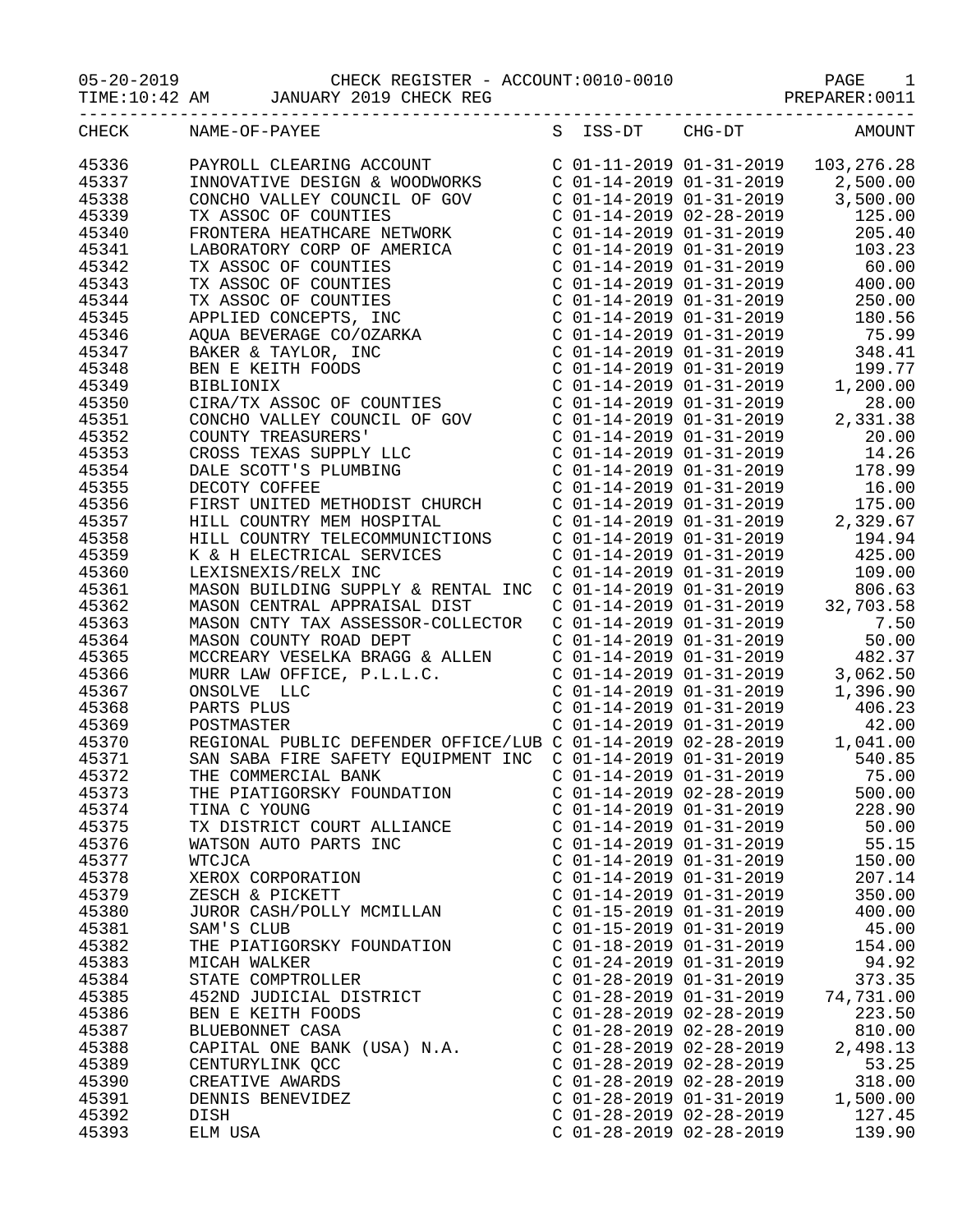05-20-2019 CHECK REGISTER - ACCOUNT:0010-0010 PAGE 2

TIME:10:42 AM JANUARY 2019 CHECK REG STAR STAR PREPARER:0011

| CHECK | NAME-OF-PAYEE                       | S ISS-DT                  | CHG-DT | AMOUNT     |
|-------|-------------------------------------|---------------------------|--------|------------|
| 45394 | FIRST FINANCIAL BANK, N.A.          | $C$ 01-28-2019 02-28-2019 |        | 45,466.15  |
| 45395 | FOURTH COURT OF APPEALS             | $C$ 01-28-2019 02-28-2019 |        | 90.00      |
| 45396 | FRONTERA HEATHCARE NETWORK          | $C$ 01-28-2019 02-28-2019 |        | 33.95      |
| 45397 | FRONTIER                            | $C$ 01-28-2019 02-28-2019 |        | 50.48      |
| 45398 | HILL COUNTRY CHILDREN'S ADVOCACY CT | $C$ 01-28-2019 02-28-2019 |        | 765.00     |
| 45399 | JEFFREY LYNN WILKINS                | $C$ 01-28-2019 02-28-2019 |        | 300.00     |
| 45400 | LEXISNEXIS RISK SOLUTIONS           | $C$ 01-28-2019 02-28-2019 |        | 50.00      |
| 45401 | LUCIO MORA                          | $C$ 01-28-2019 02-28-2019 |        | 1,325.00   |
| 45402 | MASON COUNTY TREASURER              | $C$ 01-28-2019 01-31-2019 |        | 6,090.99   |
| 45403 | NORTHSTAR HILL COUNTRY HOMES LLC    | $C$ 01-28-2019 02-28-2019 |        | 110.00     |
| 45404 | OMNIBASE SERVICES OF TEXAS          | $C$ 01-28-2019 02-28-2019 |        | 180.00     |
| 45405 | STATE COMPTROLLER                   | $C$ 01-28-2019 01-31-2019 |        | 33,873.21  |
| 45406 | WALMART COMMUNITY/SYNCB             | $C$ 01-28-2019 02-28-2019 |        | 210.24     |
| 45407 | PAYROLL CLEARING ACCOUNT            | $C$ 01-29-2019 01-31-2019 |        | 119,282.80 |
| 45408 | MICAH WALKER                        | $C$ 01-29-2019 01-31-2019 |        | 371.37     |
| 45409 | STATE COMPTROLLER                   | $C$ 01-29-2019 01-31-2019 |        | 90.00      |
|       |                                     |                           |        |            |